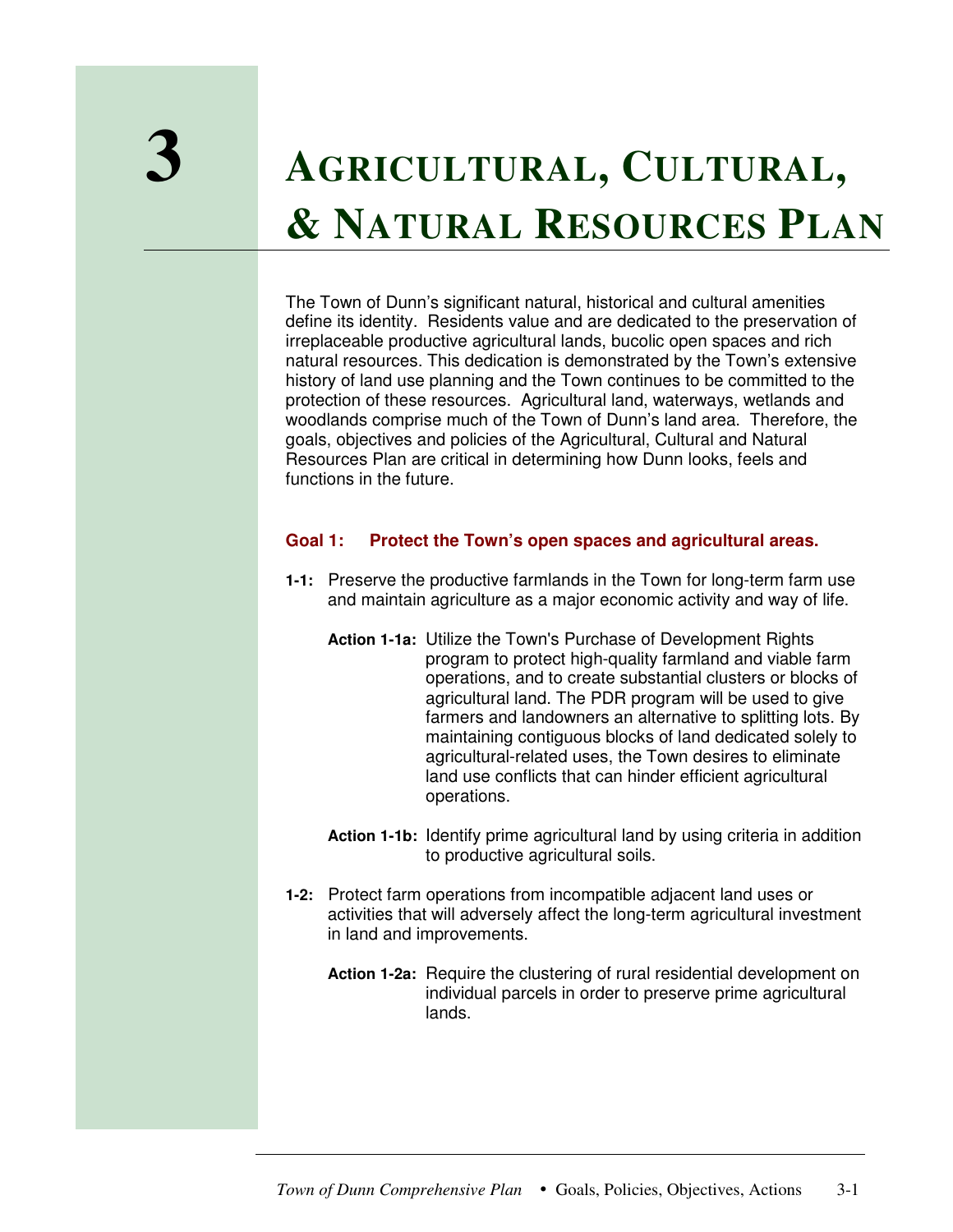## **Goal 2: Protect the Town's natural resources.**

- **2-1:** Increase the amount of protected open space in Dunn by preserving large ecologically significant tracts of wooded areas, wetlands, habitat corridors and water resources.
	- **Action 2-1a:** Utilize the Town's PDR Program to preserve environmental, archaeological, scenic and historic resources.
	- **Action 2-1b:** Encourage the preservation and management of areas needed to support local wildlife.
	- **Action 2-1c:** The Town will support all levels of government in acquiring natural features, especially those within identified environmental corridors, for public use and protection consistent with the objectives and policies of the Town.
	- **Action 2-1d:** Coordinate with neighboring municipalities to ensure important open space corridors, as designated on the Open Space and Urban Service Area Map, and other important natural resource areas are protected.
- **2-2:** Respect the capacity and quality of Dunn's wetland, surface and groundwater resources and strive to improve these resources.
	- **Action 2-2a:** Work with other organizations and government agencies to identify disturbed or degraded lakeshore and wetland areas that are important to water quality and support efforts to restore and improve such areas.
	- **Action 2-2b:** Require strategies to address the potential impacts of development on water quality and quantity in Dunn's streams, rivers, lakes, wetlands and groundwater aquifers. Such strategies could include buffers, setbacks and/or best management practices for erosion control and stormwater management.
	- **Action 2-2c:** When possible, promote pervious pavements, bioswales and other techniques to reduce impervious surfaces and stormwater runoff.
	- **Action 2-2d:** Work to maintain groundwater levels and quality within the Town by supporting efforts to identify and protect groundwater recharge areas in the Town.
	- **Action 2-2e:** Work with the Department of Natural Resources and Dane County to manage lake levels in the Town.
	- **2-3:** Prohibit development in areas that possess valuable natural resource characteristics, such as floodplains, wetlands, viewsheds and wildlife habitats.
		- **Action 2-3a:** Request rezoning of important wetlands and lands unsuitable for development and appropriate buffer areas for conservation and protection. These include the following areas:
			- Alsmo's Addition Yahara Park Plat
			- Fishcamp/DNR area

**RESOURCES**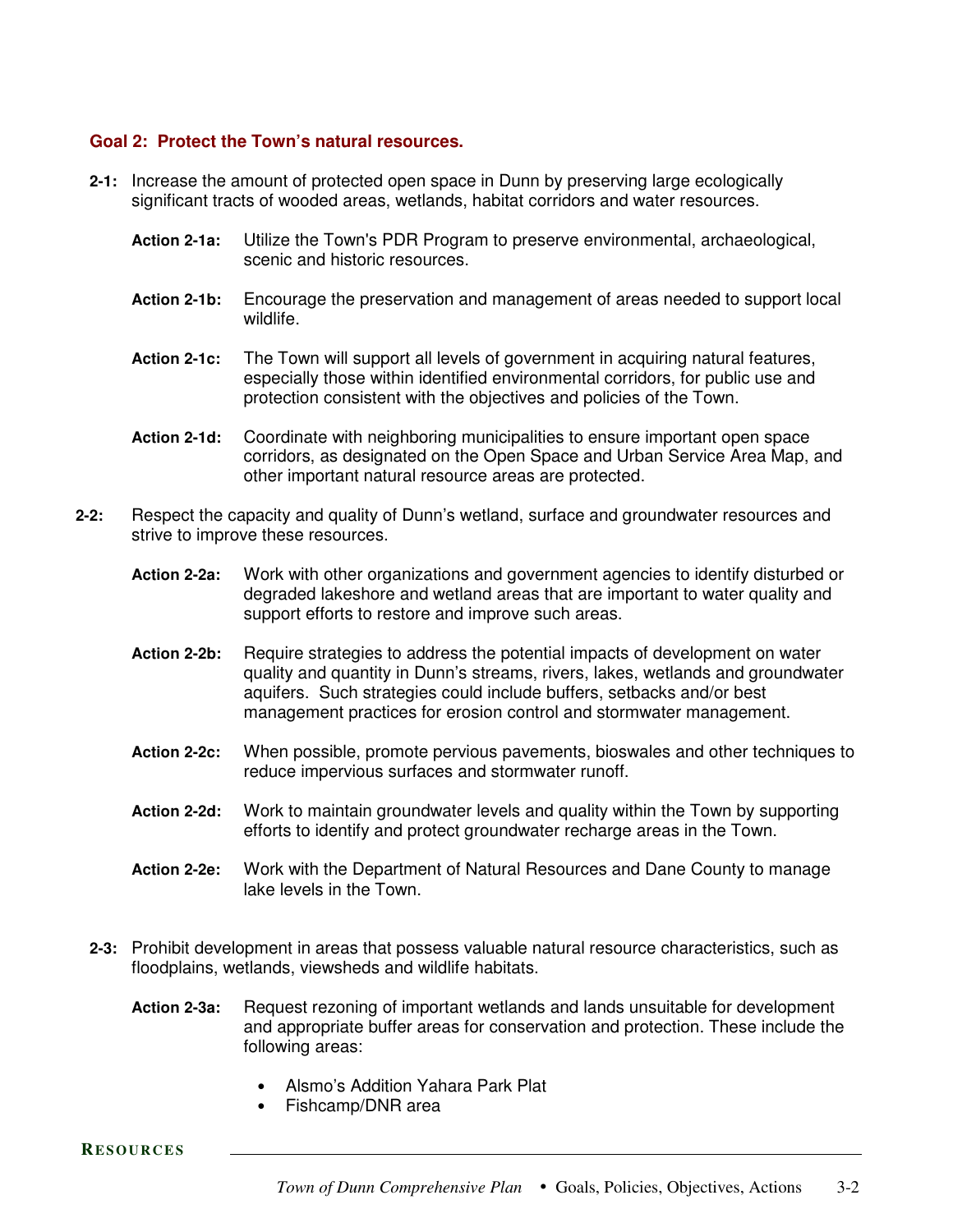- **Action 2-3b:** Discourage filling or developing of floodplains and/or wetlands and areas within 100 feet of them for new development.
- **Action 2-3c:** Follow Dane County mineral extraction ordinances and reclamation plans.
- **Action 2-3d:** Require that agencies responsible for the location of public improvements such as highways, pipelines or power lines, recognize and not violate the intent of the Towns goals and policies for protecting natural resources.

## **Goal 3: Protect Dunn's historical, archeological and cultural features.**

- **3-1:** Preserve historic farmsteads and properties that contribute to the Town's history and aesthetic beauty.
	- **Action 3-1a:** Continue to identify buildings or sites of historic or scenic value and encourage their preservation by considering the creation of a historic preservation ordinance.
	- **Action 3-1b:** Conduct a local historic preservation inventory, to include buildings of both historical and cultural importance.
	- **Action 3-1c:** Consider allotting wrecking permits only to those that will not be destroying an important historic or cultural building, as determined by the historic preservation inventory.
	- **Action 3-1d:** Encourage new developments or redevelopments to incorporate existing farm structures and/or buildings.
- **3-2:** Continue to protect the Town's important archaeological resources, including the effigy mounds.
	- **Action 3-2a:** Consider adopting an archaeological zoning ordinance.
	- **Action 3-2b:** Consider adopting an ordinance to require development be a greater distance from Native American burial mounds than the 25 feet required by Dane County.
	- **3-3:** Maintain the rural community culture and character of the Town.
		- **Action 3-3a:** Protect scenic views in the Town.
		- **Action 3-3b:** Prohibit new subdivisions in areas planned for agricultural preservation, important natural resource areas and environmental corridors.
		- **Action 3-3c:** Prohibit new driveways on Rustic Roads if there is an alternative access point available.
		- **Action 3-3d:** Promote "dark night skies" in the Town by monitoring lighting requirements and design patterns and considering a lighting ordinance.

**RESOURCES**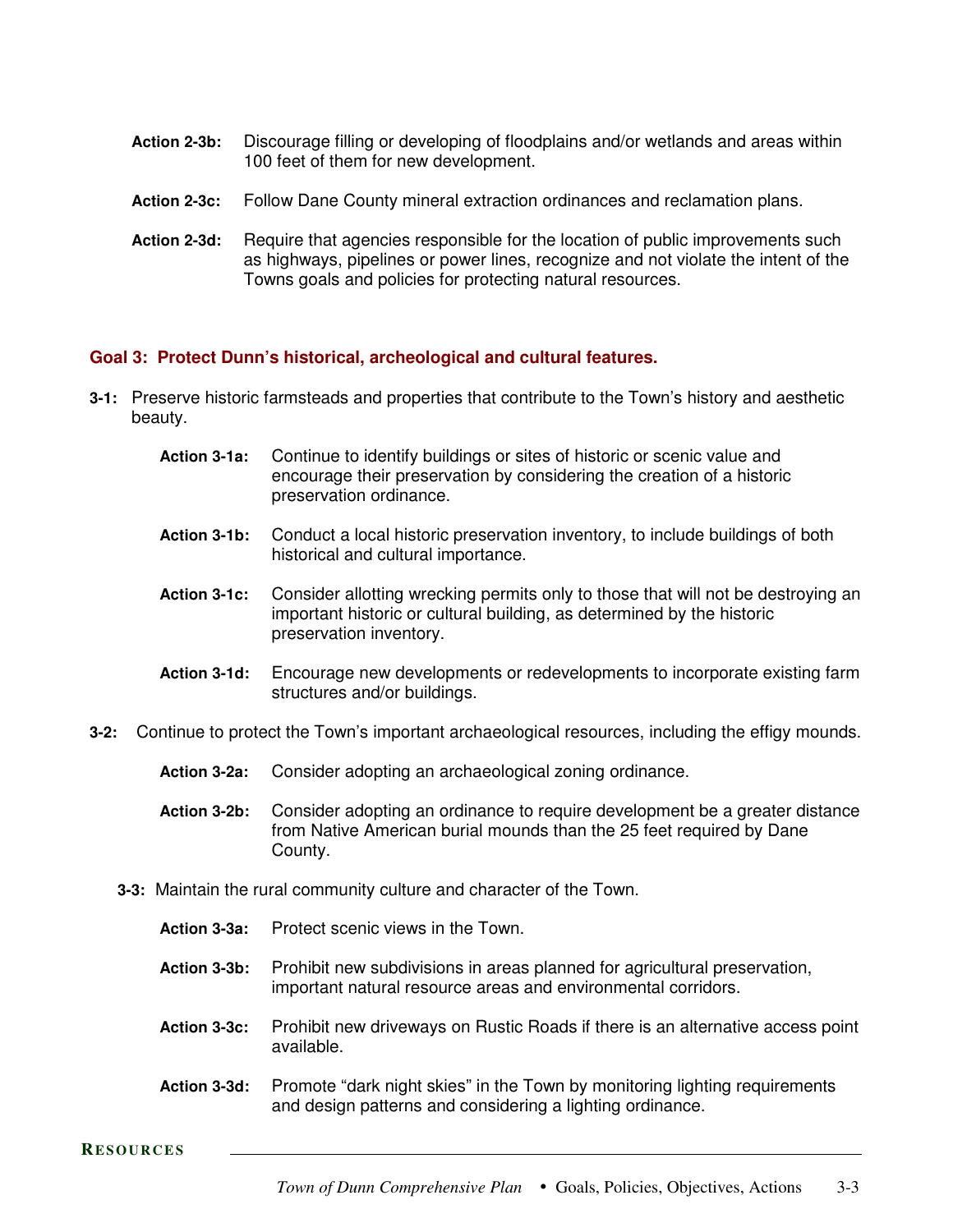- **Action 3-3e:** Prohibit billboards and lighted signs in the Town.
- **Action 3-3f:** Support local festivals, picnics, farm tours, markets and other gatherings that celebrate the Town's farming heritage and rural character.

## **Goal 4: Maintain the Town's existing parks and recreation areas and look for opportunities to expand these resources.**

- **4-1:** Explore opportunities to expand the Town's existing park and recreation system.
	- **Action 4-1a:** Work with Dane County on planning for parks and recreation facilities.
	- **Action 4-1b:** Promote and encourage the expansion of multi-use trails where appropriate, including bike routes and walking trails.
	- **Action 4-1c:** Support Dane County and the DNR in their efforts to maintain public safety and enjoyment on Town lakes while protecting the lake and riparian resources. This may include the numbering of piers, expanding boater training and safety programs and other similar efforts.